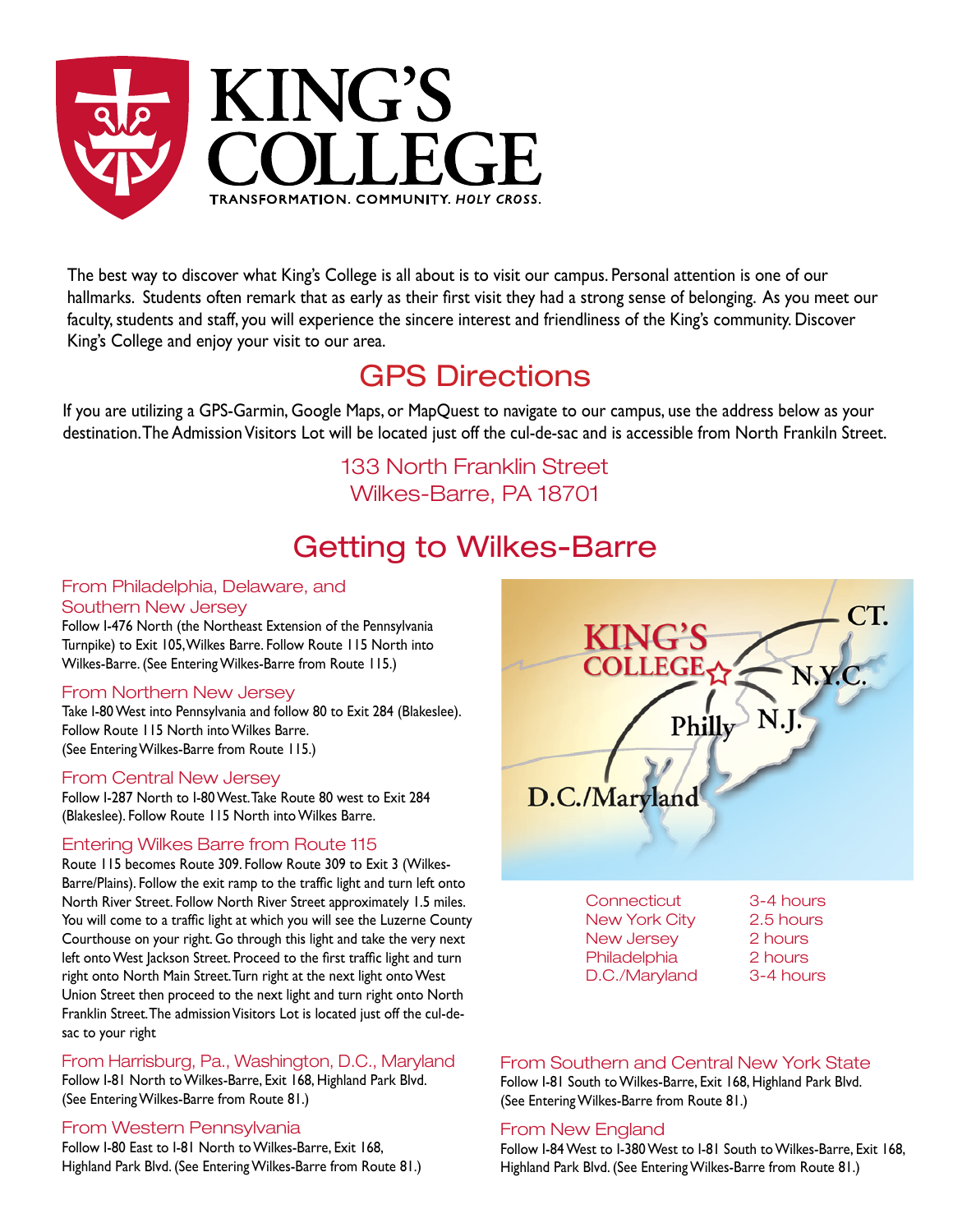### Entering Wilkes-Barre from Interstate 81



Take Exit 168, Highland Park Blvd. (Notice the Mohegan Sun Arena to your right as you exit.) Follow the ramp to the traffic light and turn left. As you follow Highland Park Blvd., notice the King's Robert L. Betzler Fields on your left, continue to the traffic light at the intersection with Wilkes-Barre Twp. Blvd. (Rte. 309). Proceed straight through the light at the Wilkes-Barre Twp. Blvd. intersection. Highland Park Blvd. now becomes Coal Street. Follow Coal Street to the bottom of the hill and turn left onto Wilkes-Barre Blvd. Turn right at the next light onto Market Street. At the next light, make a right onto Pennsylvania Ave. Proceed to the next light and turn left onto Union Street. Proceed through two lights, to the third light. Turn right onto North Franklin Street. The admission Visitors Lot is located just off the cul-de-sac to your right.

## Need more help? Please call 1-888-KINGS PA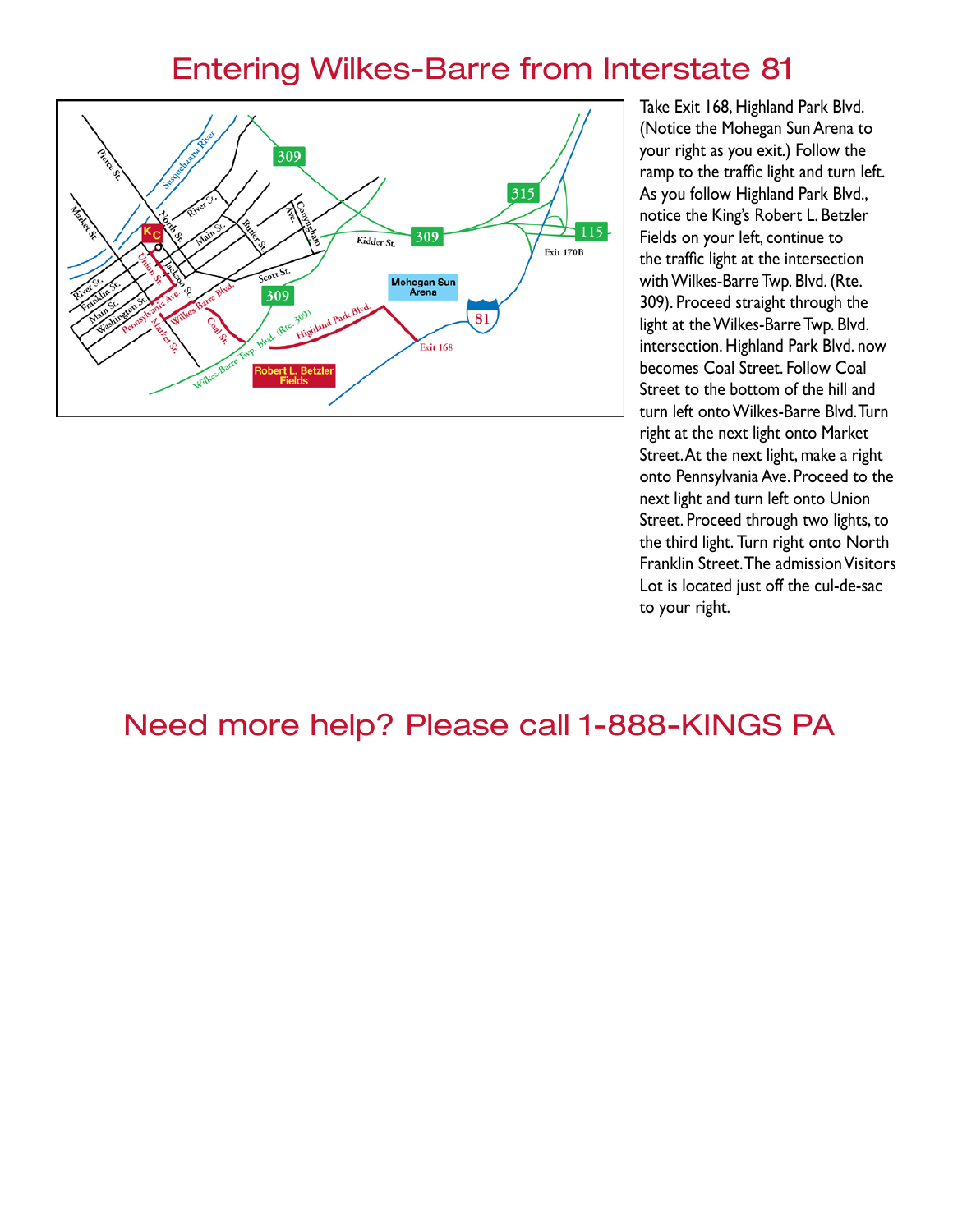## Directions to the Office of Academic Advisement

Mulligan Physical Science Center, 1st Floor



- 1. The William G. McGowan School of Business
- 2. Theater
- 3. Administration Building
- 4. Mulligan Physical Science Center
- 5. Charles E. & Mary Parente Life Sciences Center
- 6. Marie Luksic Hall
- 7. John J. Lane House
- 8. Kilburn House
- 9. Office of Financial Aid
- 10. Environmental Studies
- 11. Intern Housing
- 12. Moreau House/Student Housing
- 13. Sherrer House
- 14. J. Carroll McCormick
- 15. Hafey-Marian Hall
- 16. Holy Cross Hall
- 17. Hessel Hall
- 18. Athletic Recruitment Center
- 19. Study Abroad and Honors Program
- 20. College Directions
- 21. College Directions
- 22. Esseff Hall
- 23. D. Leonard Corgan Library
- 24. Scandlon Physical Education Center
- 25. Leo Flood Hall
- 26. Human Resources
- 27. Alumni Hall
- 28. Monarch Court
- 29. Moreau Court
- 30. Sheehy-Farmer Campus Center
- 31. Thomas J. O'Hara Hall
- 32. André Hall (Student Health Center)
- 33. Office of Campus Safety and Security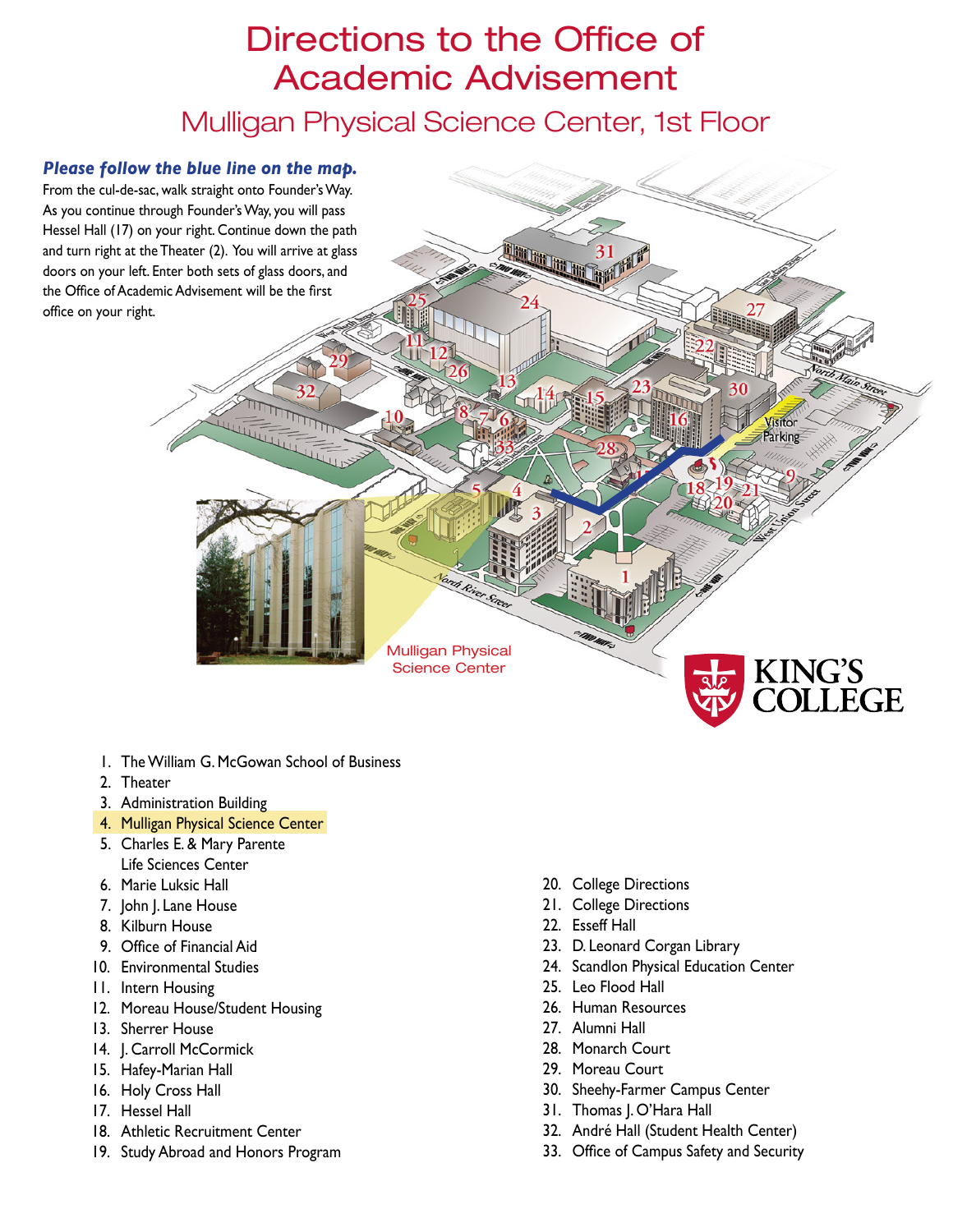

Wilkes-Barre's River Common Park (directly across from King's College)

## Accommodations

Best Western East Mountain Inn & Suites 600 Wildflower Dr. (Just off of Rte. 115) Wilkes-Barre, PA 18702 570-822-1011

#### Best Western Genetti Hotel and Conference Center 77 E. Market St. Wilkes-Barre, PA 18701

Hilton Garden Inn 242 Highland Park Blvd. Wilkes-Barre, PA 18702

570-820-8595 Host Inn All Suites

T.G.I. Friday's Complex 860 Kidder St. Wilkes-Barre, PA 18702 1-866-733-4678

#### Ramada Plaza Hotel

20 Public Square Wilkes-Barre, PA 18701 570-824-7100

#### The Woodlands Inn

1073 Highway 315 Wilkes-Barre, PA 18702 1-800-762-2222

## **Restaurants**

#### Cafe Toscana

1-800-833-6152

One Public Square Wilkes-Barre, PA 18701 570-208-1252

#### Avanti's

111 N. Main St. Wilkes-Barre, PA 18711 570-824-8747

#### Katana (Japanese food)

41 S. Main St. Wilkes-Barre, PA 18701 570-825-9080

La Tolteca (Mexican food) 200 Mundy St. Wilkes-Barre, PA 18702 570-825-5001

#### Lucky's Sporthouse

110 Schechter Dr. (Just off of Highland Park Blvd.) Wilkes-Barre, PA 18702 570-208-3267

#### Rodano's

53 Public Square Wilkes-Barre, PA 18701 570-829-6444

#### Senunas' Bar & Grill

133 N. Main St. Wilkes-Barre, PA 18711 570-825-1907

#### T.G.I. Friday's

882 Kidder St. Wilkes-Barre, PA 18702 570-823-9923

#### Thai Thai (Thai food)

41 South Main St. Wilkes-Barre, PA 18701 570-824-9599